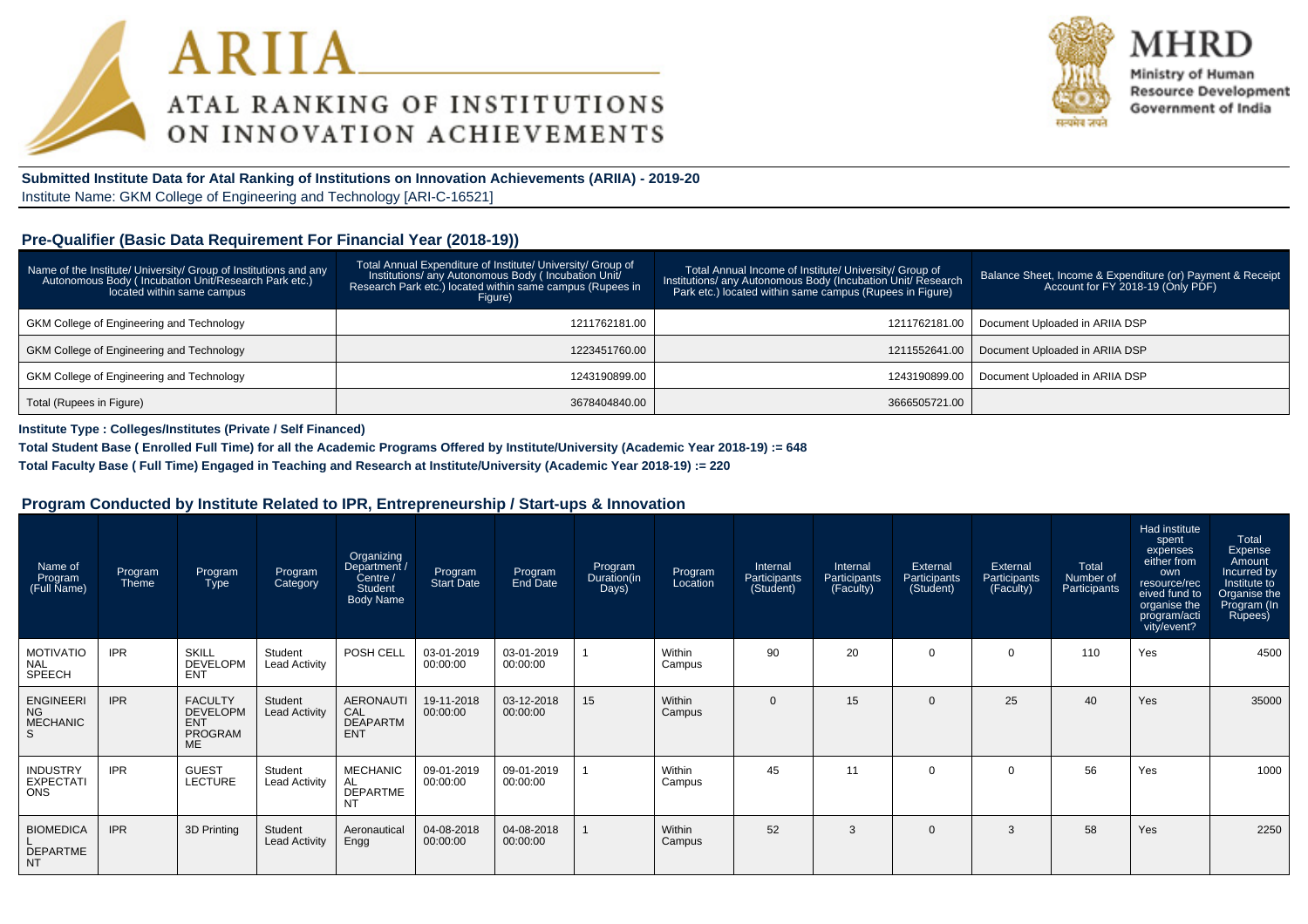### **Program Conducted by Institute Related to IPR, Entrepreneurship / Start-ups & Innovation**

| CRITICAL<br>CARE<br><b>EQUIPMEN</b><br><b>TS</b>                                                 | <b>IPR</b>                   | <b>WORKSHO</b><br>P                                 | Student<br><b>Lead Activity</b>   | <b>BIOMEDICA</b><br><b>DEPARTME</b><br><b>NT</b>         | 30-01-2019<br>00:00:00 | 31-01-2019<br>00:00:00 | $\overline{c}$ | Within<br>Campus  | 58  | $\overline{7}$ | $\mathbf 0$    | 0            | 65  | Yes | 2900  |
|--------------------------------------------------------------------------------------------------|------------------------------|-----------------------------------------------------|-----------------------------------|----------------------------------------------------------|------------------------|------------------------|----------------|-------------------|-----|----------------|----------------|--------------|-----|-----|-------|
| ANALYSIS<br><b>SOFTWARE</b><br><b>FOR</b><br>AEROSPAC<br>E<br><b>APPLICATI</b><br>ON             | <b>IPR</b>                   | <b>GUEST</b><br><b>LECTURE</b>                      | Student<br><b>Lead Activity</b>   | <b>AERONAUTI</b><br>CAL<br><b>DEAPARTM</b><br><b>ENT</b> | 03-02-2019<br>00:00:00 | 03-02-2019<br>00:00:00 | $\mathbf{1}$   | Within<br>Campus  | 58  | $\overline{7}$ | $\Omega$       | $\mathbf{0}$ | 65  | Yes | 1500  |
| <b>PLACEMEN</b><br><b>TAVENUES</b>                                                               | <b>IPR</b>                   | <b>GUEST</b><br><b>LECTURE</b>                      | Student<br><b>Lead Activity</b>   | <b>AERONAUTI</b><br>CAL<br><b>DEAPARTM</b><br><b>ENT</b> | 08-02-2019<br>00:00:00 | 08-02-2019<br>00:00:00 | $\overline{1}$ | Within<br>Campus  | 58  | $\overline{7}$ | $\overline{0}$ | $\mathbf 0$  | 65  | Yes | 1500  |
| <b>OIL AND</b><br>GAS<br>CONSERVA<br><b>TION</b><br>AWARENES<br>S                                | <b>IPR</b>                   | <b>AWARENES</b><br>S<br><b>PROGRAM</b><br><b>ME</b> | Institute<br><b>Lead Activity</b> | <b>AERONAUTI</b><br>CAL<br><b>DEAPARTM</b><br><b>ENT</b> | 04-02-2019<br>00:00:00 | 04-02-2019<br>00:00:00 | $\mathbf{1}$   | Outside<br>Campus | 58  | $\overline{7}$ | $\Omega$       | $\mathbf{0}$ | 65  | Yes | 3500  |
| <b>BLOOD</b><br><b>DONATION</b><br>CAMP                                                          | <b>IPR</b>                   | <b>BLOOD</b><br><b>DONATION</b><br>CAMP             | Student<br><b>Lead Activity</b>   | <b>CENTRE</b>                                            | 04-02-2019<br>00:00:00 | 04-02-2019<br>00:00:00 | $\mathbf{1}$   | Within<br>Campus  | 450 | 120            | $\Omega$       | $\mathbf 0$  | 570 | Yes | 7500  |
| <b>RECENT</b><br><b>TRENDS IN</b><br><b>RMC</b>                                                  | <b>IPR</b>                   | <b>GUEST</b><br><b>LECTURE</b>                      | Student<br><b>Lead Activity</b>   | <b>CIVIL</b><br><b>DEPARTME</b><br><b>NT</b>             | 08-02-2019<br>00:00:00 | 08-02-2019<br>00:00:00 | 1              | Within<br>Campus  | 50  | 8              | $\overline{0}$ | $\mathbf 0$  | 58  | Yes | 1500  |
| <b>ENHANCIN</b><br>G WORK<br><b>CULTUREE</b><br><b>NHANCING</b><br><b>WORK</b><br><b>CULTURE</b> | <b>IPR</b>                   | <b>GUEST</b><br><b>LECTURE</b>                      | Student<br><b>Lead Activity</b>   | POSH CELL                                                | 07-02-2019<br>00:00:00 | 07-02-2019<br>00:00:00 | $\mathbf{1}$   | Within<br>Campus  | 110 | 20             | $\overline{0}$ | $\mathbf 0$  | 130 | Yes | 3000  |
| <b>PRINCIPLE</b><br><b>AND</b><br><b>WORKING</b><br>OF MAJOR<br><b>EQUIPMEN</b><br>TS            | <b>IPR</b>                   | <b>GUEST</b><br><b>LECTURE</b>                      | Student<br><b>Lead Activity</b>   | ECE<br><b>DEPARTME</b><br><b>NT</b>                      | 05-02-2019<br>00:00:00 | 05-02-2019<br>00:00:00 | 1              | Within<br>Campus  | 58  | 12             | $\Omega$       | $\mathbf{0}$ | 70  | Yes | 1500  |
| OIL AND<br>GAS<br>CONSERVA<br><b>TION</b><br>AWARENES<br>S                                       | <b>IPR</b>                   | <b>GUEST</b><br><b>LECTURE</b>                      | Student<br><b>Lead Activity</b>   | <b>MARINE</b><br><b>DEPARTME</b><br><b>NT</b>            | 04-02-2019<br>00:00:00 | 04-02-2019<br>00:00:00 | 1              | Within<br>Campus  | 40  | 5              | $\overline{0}$ | $\mathbf 0$  | 45  | Yes | 1250  |
| <b>ENTREPRE</b><br><b>NEURSHIP</b><br><b>OPPORTUN</b><br><b>ITIES</b>                            | Entrepreneur<br>ship/Startup | <b>GUEST</b><br><b>LECTURE</b>                      | Student<br><b>Lead Activity</b>   | <b>CENTRE</b>                                            | 14-02-2019<br>00:00:00 | 14-02-2019<br>00:00:00 | $\mathbf{1}$   | Within<br>Campus  | 220 | 20             | $\Omega$       | $\mathbf{0}$ | 240 | Yes | 12500 |
| <b>BIOMECHA</b><br><b>NICS</b>                                                                   | <b>IPR</b>                   | <b>GUEST</b><br><b>LECTURE</b>                      | Student<br><b>Lead Activity</b>   | <b>BIOMEDICA</b><br><b>DEPARTME</b><br>NT                | 15-02-2019<br>00:00:00 | 15-02-2019<br>00:00:00 | $\mathbf{1}$   | Within<br>Campus  | 95  | 8              | $\Omega$       | $\mathbf 0$  | 103 | Yes | 11750 |
| <b>ROCKET</b><br><b>MISSIONS</b><br><b>DESIGN</b>                                                | Innovation                   | <b>GUEST</b><br><b>LECTURE</b>                      | Student<br><b>Lead Activity</b>   | <b>AERONAUTI</b><br>CAL<br><b>DEAPARTM</b><br><b>ENT</b> | 19-02-2019<br>00:00:00 | 19-02-2019<br>00:00:00 |                | Within<br>Campus  | 55  | $\overline{7}$ | $\Omega$       | $\mathbf 0$  | 62  | Yes | 1500  |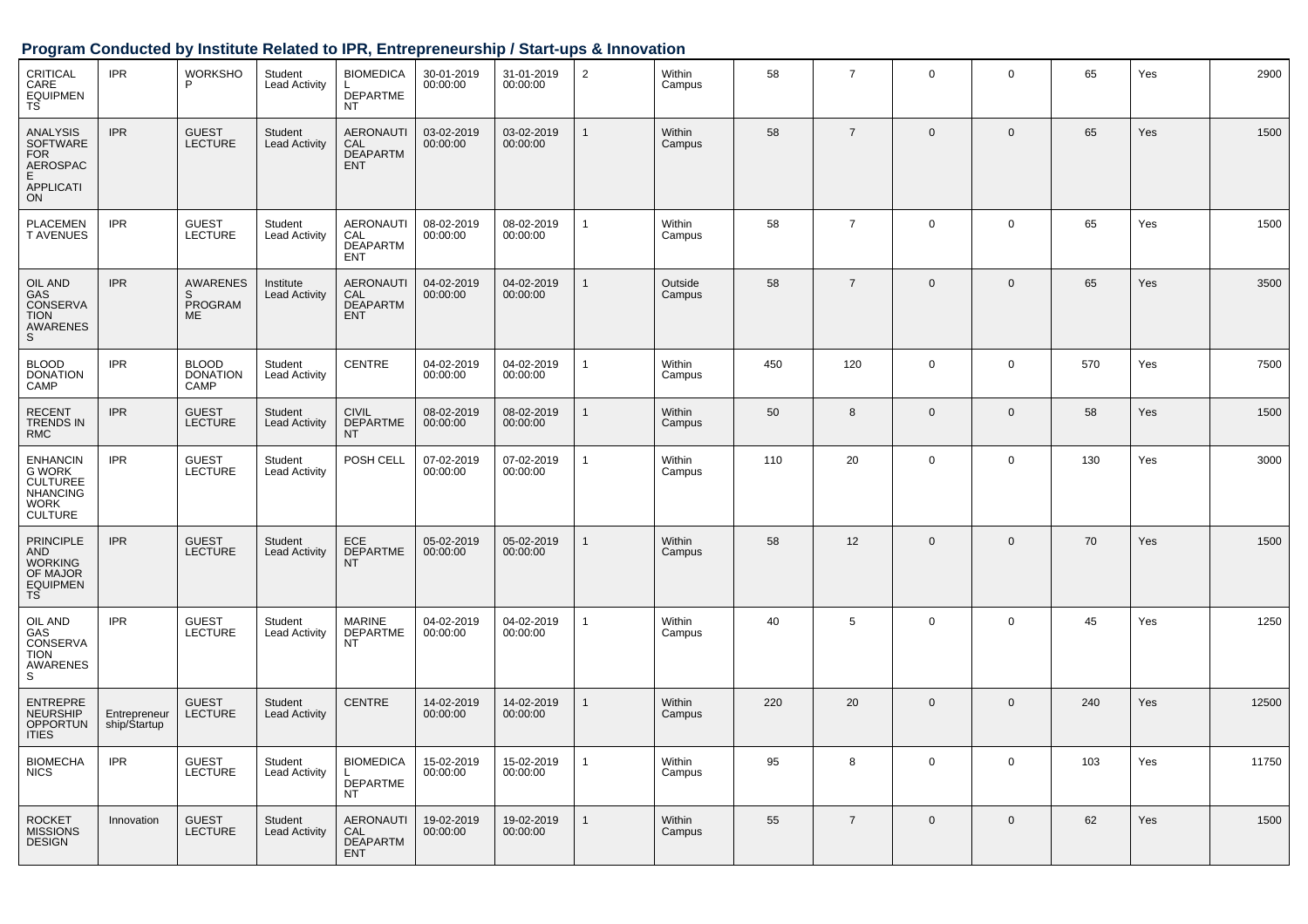| $\ddot{\phantom{1}}$                                     |                              | . .                                                              |                                 |                                                       |                        | and the second state of the second<br>and the pro- |    |                   |             |    |              |                |     |     |      |
|----------------------------------------------------------|------------------------------|------------------------------------------------------------------|---------------------------------|-------------------------------------------------------|------------------------|----------------------------------------------------|----|-------------------|-------------|----|--------------|----------------|-----|-----|------|
| COLLEGE<br>TO<br><b>CORPORAT</b>                         | Entrepreneur<br>ship/Startup | <b>GUEST</b><br><b>LECTURE</b>                                   | Student<br><b>Lead Activity</b> | CENTRE                                                | 16-02-2019<br>00:00:00 | 16-02-2019<br>00:00:00                             |    | Within<br>Campus  | 50          | 25 | $\mathbf 0$  | $\mathbf 0$    | 75  | Yes | 4500 |
| CARRIER<br><b>GUIDANCE</b>                               | <b>IPR</b>                   | <b>GUEST</b><br><b>LECTURE</b>                                   | Student<br><b>Lead Activity</b> | <b>MECHANIC</b><br>AL<br><b>DEPARTME</b><br><b>NT</b> | 16-02-2019<br>00:00:00 | 16-02-2019<br>00:00:00                             |    | Within<br>Campus  | 150         | 15 | $\mathbf{0}$ | $\mathbf{0}$   | 165 | Yes | 4750 |
| Reusable<br>launch<br>vehicles                           | <b>IPR</b>                   | Seminar                                                          | Student<br><b>Lead Activity</b> | Aeronautical<br>Engg                                  | 20-09-2018<br>00:00:00 | 20-09-2018<br>00:00:00                             |    | Within<br>Campus  | 76          | 5  | $\Omega$     | $\mathbf 0$    | 81  | Yes | 6400 |
| Propulsion<br>Systems                                    | <b>IPR</b>                   | Seminar                                                          | Student<br><b>Lead Activity</b> | Aeronautical<br>Engg                                  | 19-02-2019<br>00:00:00 | 19-02-2019<br>00:00:00                             |    | Within<br>Campus  | 52          | 6  | $\mathbf{0}$ | $\overline{0}$ | 58  | Yes | 3700 |
| ROAD<br>TRAFFIC<br>AWARENES<br>S<br>PROGRAM<br><b>ME</b> | <b>IPR</b>                   | AWARENES<br>S<br>PROGRAM<br>ME                                   | Student<br>Lead Activity        | CENTRE                                                | 08-02-2019<br>00:00:00 | 08-02-2019<br>00:00:00                             |    | Outside<br>Campus | 275         | 27 | $\mathbf 0$  | $\mathbf 0$    | 302 | Yes | 5000 |
| <b>ENGINEERI</b><br><b>NG</b><br><b>MECHANIC</b>         | <b>IPR</b>                   | <b>FACULTY</b><br><b>DEVELOPM</b><br><b>ENT</b><br>PROGRAM<br>ME | Institute<br>Lead Activity      | Centre                                                | 19-11-2018<br>00:00:00 | 03-12-2018<br>00:00:00                             | 15 | Within<br>Campus  | $\mathbf 0$ | 6  | $\mathbf 0$  | $\mathbf 0$    | 6   | Yes | 750  |

#### **Program Conducted by Institute Related to IPR, Entrepreneurship / Start-ups & Innovation**

| Name of<br>Program<br>(Full Name)                                                                                                                      | Program<br>Theme | Program<br><b>Type</b>            | Organizing<br>Agency /<br>Institute<br>Name                                            | Organizing<br>Agency Type | Program<br>Start Date  | Program<br>End Date    | Program<br>Duration(in<br>Days) | Participants<br>(Students) | Participants<br>(Faculty) | Total<br>Number of<br>Participants | Awards/Rec<br>ognitions/Ac<br>hievements | Award /<br>Position /<br>Recognition<br>Secured | Title of<br>Innovation /<br>Start-up<br>Secured the<br>Award /<br>Recognition | Had institute<br>spent<br>expenses<br>either from<br>own<br>resource/rec<br>eived fund<br>towards<br>sending<br>delegation to<br>participate/re<br>present the<br>program/acti<br>vity/event? | Total<br>Expense<br>Amount<br>Incurred by<br>Institute? (In<br>Rupees) |
|--------------------------------------------------------------------------------------------------------------------------------------------------------|------------------|-----------------------------------|----------------------------------------------------------------------------------------|---------------------------|------------------------|------------------------|---------------------------------|----------------------------|---------------------------|------------------------------------|------------------------------------------|-------------------------------------------------|-------------------------------------------------------------------------------|-----------------------------------------------------------------------------------------------------------------------------------------------------------------------------------------------|------------------------------------------------------------------------|
| TWO DAYS<br><b>WORKSHO</b><br>P ON<br><b>MACHINE</b><br>LEARNING<br><b>FOR</b><br><b>INTELLIGEN</b><br>T SPEECH<br>AND IMAGE<br><b>PROCESSI</b><br>NG. | Innovation       | <b>WORKSHO</b><br>D               | SRM<br><b>INSTITUTE</b><br>OF<br><b>SCIENCE</b><br><b>AND</b><br><b>TECHNOLO</b><br>GY | Educational<br>Institute  | 28-09-2018<br>00:00:00 | 29-09-2018<br>00:00:00 | $\overline{2}$                  | 3                          | $\mathbf 0$               | 3                                  | No                                       | ---                                             | $---$                                                                         | Yes                                                                                                                                                                                           | 2250                                                                   |
| <b>EMBEDDED</b><br><b>SYSTEMS</b><br>AND IOT                                                                                                           | Innovation       | <b>INTERNSHI</b><br>P TRAINING    | <b>RETECH</b><br><b>SOLUTIONS</b><br>PVT LTD                                           | Educational<br>Institute  | 03-12-2018<br>00:00:00 | 05-12-2018<br>00:00:00 | 3                               | 20                         | $\mathbf{0}$              | 20                                 | N <sub>o</sub>                           | ---                                             | $---$                                                                         | Yes                                                                                                                                                                                           | 8000                                                                   |
| <b>INPLANT</b><br><b>TRAINING</b>                                                                                                                      | <b>IPR</b>       | <b>INPLANT</b><br><b>TRAINING</b> | <b>VTECH</b><br>SOFT IT<br><b>SERVICES</b>                                             | Educational<br>Institute  | 26-11-2018<br>00:00:00 | 30-11-2018<br>00:00:00 | 5                               |                            | 0                         |                                    | No                                       | ---                                             | $\cdots$                                                                      | Yes                                                                                                                                                                                           | 750                                                                    |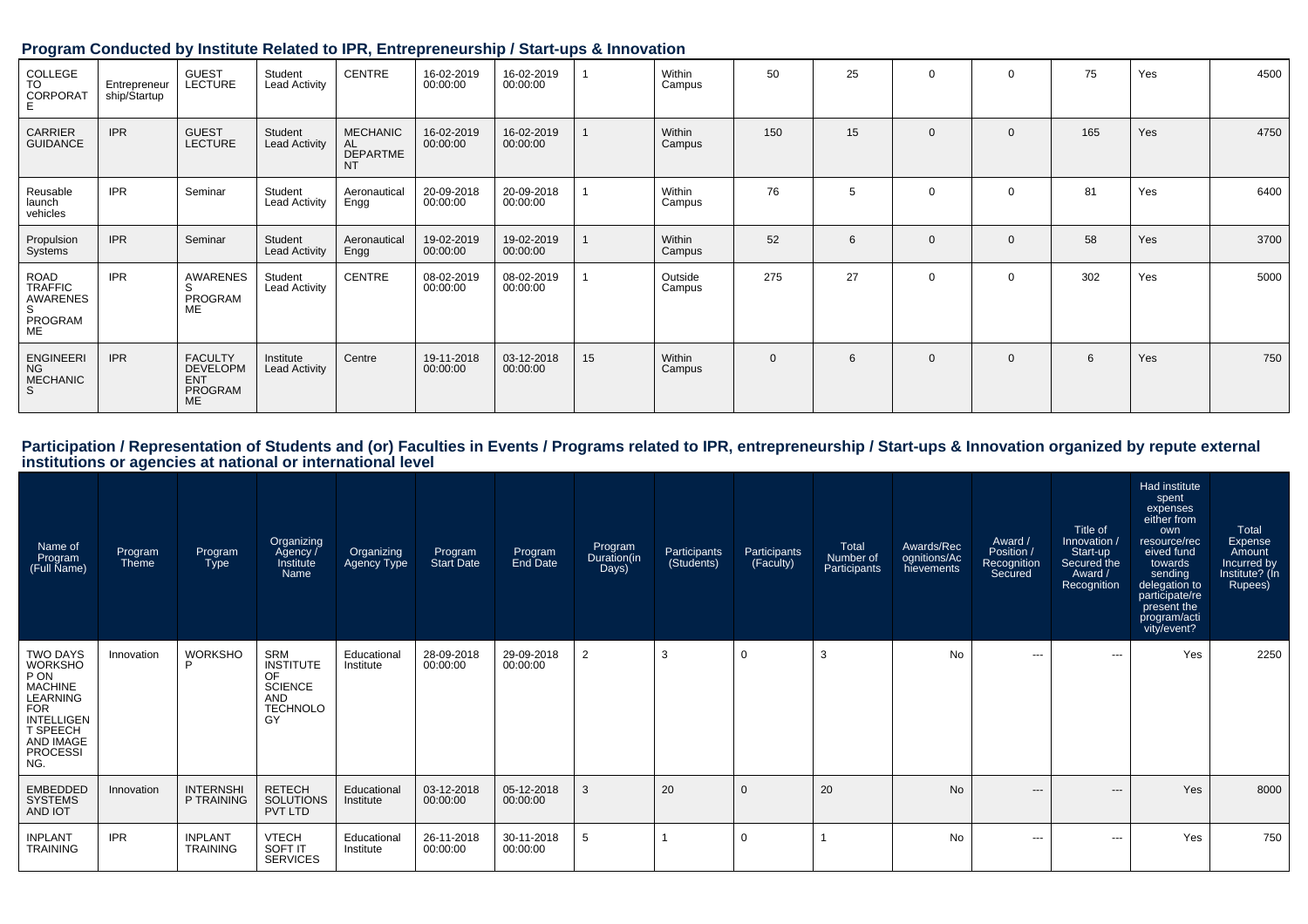| <b>BASIC</b><br><b>BIOMEDICA</b><br>L HOSPITAL<br><b>TRAINING</b>                                  | <b>IPR</b> | <b>INPLANT</b><br><b>TRAINING</b>                                        | <b>VIMS</b><br><b>HOSPITAL</b>                                                                       | Educational<br>Institute               | 26-12-2018<br>00:00:00 | 30-12-2018<br>00:00:00 | $\,$ 5 $\,$    | $\mathbf{1}$   | $\mathbf{0}$ | $\mathbf{1}$   | No        | ---            | $\overline{a}$           | Yes | 750   |
|----------------------------------------------------------------------------------------------------|------------|--------------------------------------------------------------------------|------------------------------------------------------------------------------------------------------|----------------------------------------|------------------------|------------------------|----------------|----------------|--------------|----------------|-----------|----------------|--------------------------|-----|-------|
| <b>ETHICAL</b><br><b>HACKING</b>                                                                   | <b>IPR</b> | <b>WORKSHO</b><br>P                                                      | KAASHIV<br><b>INFOTECH</b>                                                                           | Educational<br>Institute               | 09-12-2018<br>00:00:00 | 18-12-2018<br>00:00:00 | 10             | 25             | $\Omega$     | 25             | No        | $\overline{a}$ | $\sim$ $\sim$            | Yes | 12500 |
| <b>HOSPITAL</b><br><b>TRAINING</b>                                                                 | <b>IPR</b> | <b>TRAINING</b>                                                          | <b>APOLLO</b><br><b>HOSPITAL</b>                                                                     | Corporate /<br>Industry<br>Association | 01-12-2018<br>00:00:00 | 15-12-2018<br>00:00:00 | 15             | $\overline{2}$ | $\mathbf{0}$ | $\overline{2}$ | No        | $\overline{a}$ | $---$                    | Yes | 3500  |
| <b>TRAINING</b>                                                                                    | <b>IPR</b> | <b>INPLANT</b><br><b>TRAINING</b>                                        | <b>BASIN</b><br><b>BRIDGE</b><br>GAS<br><b>TURBINE</b><br><b>POWER</b><br><b>PLANT</b>               | Corporate /<br>Industry<br>Association | 24-12-2018<br>00:00:00 | 29-12-2018<br>00:00:00 | 6              | $\overline{4}$ | $\Omega$     | Δ              | No        | $- - -$        | $- - -$                  | Yes | 6000  |
| <b>EMERGING</b><br><b>TRENDS IN</b><br><b>BIOSENSO</b><br><b>RS</b>                                | <b>IPR</b> | <b>WORKSHO</b><br>D                                                      | <b>SRM</b><br><b>INSTITUTE</b><br><b>OF</b><br><b>SCIENCE</b><br><b>AND</b><br><b>TECHNOLO</b><br>GY | Educational<br>Institute               | 07-12-2018<br>00:00:00 | 08-12-2018<br>00:00:00 | $\overline{2}$ | 12             | $\Omega$     | 12             | No        | ---            | $\overline{a}$           | Yes | 2200  |
| <b>GENERAL</b><br><b>TRAINING</b>                                                                  | <b>IPR</b> | <b>INPLANT</b><br><b>TRAINING</b>                                        | <b>NATIONAL</b><br><b>SKILL</b><br><b>TRAINERS</b><br><b>INSTITUTE</b>                               | Educational<br>Institute               | 10-12-2018<br>00:00:00 | 12-12-2018<br>00:00:00 | 3              | 15             | $\mathbf 0$  | 15             | No        | ---            | $\overline{\phantom{a}}$ | Yes | 6850  |
| <b>ENVIRONM</b><br><b>ENTAL</b><br><b>ENGINEERI</b><br>NG.                                         | <b>IPR</b> | <b>FACULTY</b><br><b>DEVELOPM</b><br><b>ENT</b><br><b>PROGRAM</b><br>ME. | <b>VALLIAMMA</b><br><b>ENGINEERI</b><br>NG.<br><b>COLLEGE</b>                                        | Educational<br>Institute               | 15-11-2018<br>00:00:00 | 20-11-2018<br>00:00:00 | 6              | $\Omega$       | 1            | 1              | No        |                | $\overline{a}$           | Yes | 750   |
| 5MLD<br>SEWAGE<br><b>TREATMEN</b><br>T PLANT                                                       | <b>IPR</b> | <b>FIELD VISIT</b>                                                       | <b>IIT MADRAS</b>                                                                                    | Educational<br>Institute               | 23-11-2018<br>00:00:00 | 23-11-2018<br>00:00:00 | $\overline{1}$ | $\mathbf 0$    | 1            | 1              | No        | ---            | $\overline{\phantom{a}}$ | Yes | 800   |
| <b>SMART</b><br><b>MANUFACT</b><br><b>URING 4.0</b>                                                | <b>IPR</b> | <b>WORKSHO</b><br>D                                                      | ST.JOSEPH<br><b>INSTITUTE</b><br>OF<br><b>TECHNOLO</b><br>GY                                         | Educational<br>Institute               | 19-11-2018<br>00:00:00 | 20-11-2018<br>00:00:00 | 2              | $\Omega$       | $\mathbf{1}$ | $\mathbf{1}$   | <b>No</b> |                | $\overline{a}$           | Yes | 700   |
| <b>RECENT</b><br>TRENDS IN<br>CONTROLL<br>ERS FOR<br><b>RENEWABL</b><br>E ENERGY<br><b>SYSTEMS</b> | <b>IPR</b> | <b>FACULTY</b><br><b>DEVELOPM</b><br><b>ENT</b><br><b>PROGRAM</b><br>ME  | VELLORE<br><b>INSTITUTE</b><br>OF<br><b>TECHNOLO</b><br>GY                                           | Educational<br>Institute               | 19-11-2018<br>00:00:00 | 01-12-2018<br>00:00:00 | 13             | $\mathbf 0$    | 1            | 1              | No        | $\overline{a}$ | $\overline{\phantom{a}}$ | Yes | 1250  |
| <b>ENERGY</b><br><b>MANAGEME</b><br><b>NT</b>                                                      | <b>IPR</b> | <b>WORKSHO</b><br>P                                                      | ST.JOSEPH<br><b>INSTITUTE</b><br>OF<br><b>TECHNOLO</b><br>GY                                         | Educational<br>Institute               | 29-11-2018<br>00:00:00 | 30-11-2018<br>00:00:00 | $\overline{2}$ | $\Omega$       | 1            | $\mathbf 1$    | <b>No</b> | ---            | ---                      | Yes | 700   |
| <b>TRANSMISS</b><br>ION AND<br><b>DISTRIBUTI</b><br><b>ON</b>                                      | <b>IPR</b> | <b>FACULTY</b><br><b>DEVELOPM</b><br><b>ENT</b><br>PROGRAM<br>ME         | <b>SRI SAIRAM</b><br><b>ENGINEERI</b><br><b>NG</b><br>COLLEGE                                        | Educational<br>Institute               | 03-12-2018<br>00:00:00 | 15-12-2018<br>00:00:00 | 13             | $\Omega$       | $\mathbf{1}$ | $\overline{1}$ | No        | $\cdots$       | $---$                    | Yes | 2500  |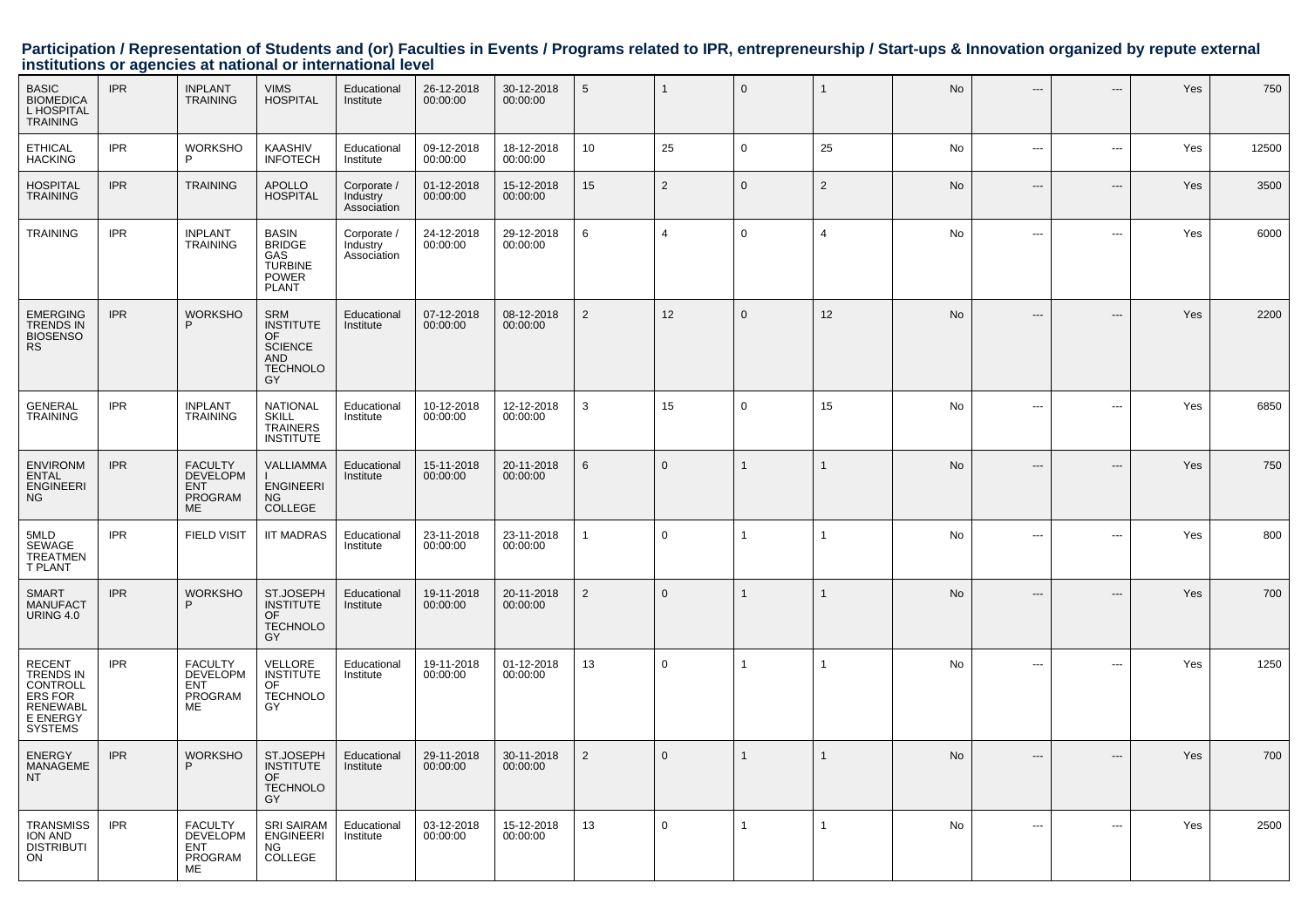| <b>NONLINEAR</b><br><b>CONTROL</b><br><b>DESIGN</b>       | <b>IPR</b> | <b>WORKSHO</b><br>P                                                            | <b>VELLORE</b><br><b>INSTITUTE</b><br><b>OF</b><br><b>TECHNOLO</b><br>GY                                   | Educational<br>Institute               | 14-12-2018<br>00:00:00 | 14-12-2018<br>00:00:00 |              | $\mathbf 0$    | 3              | 3              | No        | ---            | ---            | Yes | 1800 |
|-----------------------------------------------------------|------------|--------------------------------------------------------------------------------|------------------------------------------------------------------------------------------------------------|----------------------------------------|------------------------|------------------------|--------------|----------------|----------------|----------------|-----------|----------------|----------------|-----|------|
| <b>EMBEDDED</b><br><b>SYSTEMS</b><br>AND IOT              | <b>IPR</b> | <b>INTERNSHI</b><br>P TRAINING                                                 | <b>RETECH</b><br>SOLUTIONS<br>PVT LTD                                                                      | Corporate /<br>Industry<br>Associátion | 30-11-2018<br>00:00:00 | 02-12-2018<br>00:00:00 | 3            | 3              | $\mathbf 0$    | 3              | No        | ---            | ---            | Yes | 1950 |
| <b>EMBEDDED</b><br><b>SYSTEMS</b><br>AND IOT              | <b>IPR</b> | <b>INTERNSHI</b><br>P TRAINING                                                 | <b>RETECH</b><br>SOLUTIONS<br>PVT LTD                                                                      | Corporate /<br>Industry<br>Association | 06-12-2018<br>00:00:00 | 08-12-2018<br>00:00:00 | $\mathbf{3}$ | $\overline{4}$ | $\mathbf 0$    | $\overline{4}$ | No        | ---            | ---            | Yes | 2950 |
| .NET                                                      | <b>IPR</b> | <b>INTERNSHI</b><br>P TRAINING                                                 | <b>SHIASH</b><br><b>INFO</b><br><b>SOLUTIONS</b>                                                           | Corporate /<br>Industry<br>Association | 01-12-2018<br>00:00:00 | 01-02-2019<br>00:00:00 | 63           | $\overline{4}$ | $\mathbf 0$    | $\overline{4}$ | No        | ---            | ---            | Yes | 3500 |
| <b>SMART</b><br><b>INDIA</b><br><b>HACKATHO</b><br>N 2018 | <b>IPR</b> | <b>HACKATHO</b><br>N                                                           | <b>MHRD</b>                                                                                                | Govt.<br>Agency<br>(Central)           | 01-03-2019<br>00:00:00 | 01-03-2019<br>00:00:00 |              | 8              | 2              | 10             | No        | ---            | $---$          | Yes | 4500 |
| <b>WIRELESS</b><br><b>NETWORKS</b>                        | <b>IPR</b> | <b>FACULTY</b><br><b>DEVELOPM</b><br><b>ENT</b><br>PROGRAM<br><b>ME</b>        | <b>SRI SAIRAM</b><br><b>INSTITUTE</b><br>OF<br><b>TECHNOLO</b><br>GY                                       | Educational<br>Institute               | 06-12-2018<br>00:00:00 | 17-12-2018<br>00:00:00 | 12           | $\mathbf 0$    | $\overline{2}$ | $\overline{2}$ | No        | ---            | ---            | Yes | 2500 |
| <b>ANTENNAS</b><br><b>DESIGN</b>                          | <b>IPR</b> | <b>FACULTY</b><br><b>DEVELOPM</b><br><b>ENT</b><br><b>PROGRAM</b><br><b>ME</b> | <b>SRI</b><br><b>SIVASUBRA</b><br><b>MANYA</b><br><b>NADAR</b><br><b>ENGINEERI</b><br><b>NG</b><br>COLLEGE | Educational<br>Institute               | 10-12-2018<br>00:00:00 | 15-12-2018<br>00:00:00 | 6            | $\Omega$       | 2              | $\overline{2}$ | <b>No</b> | ---            | ---            | Yes | 3000 |
| CAREER<br><b>GROOMING</b><br>AND<br><b>GROWTH</b>         | <b>IPR</b> | <b>SEMINAR</b>                                                                 | THE HINDU                                                                                                  | Corporate /<br>Industry<br>Association | 27-12-2018<br>00:00:00 | 27-12-2018<br>00:00:00 |              | 35             | $\mathbf 0$    | 35             | No        | ---            | ---            | Yes | 4500 |
| <b>AUTOMOTI</b><br>VE<br><b>MARKETIN</b><br>G             | <b>IPR</b> | <b>INTERNSHI</b><br>P TRAINING                                                 | <b>MAX</b><br><b>TRUCKS</b>                                                                                | Corporate /<br>Industry<br>Association | 27-12-2018<br>00:00:00 | 27-12-2018<br>00:00:00 |              | 5              | $\Omega$       | 5              | No        | $\overline{a}$ | $---$          | Yes | 1650 |
| <b>ICU NICU</b><br><b>TRAINING</b>                        | <b>IPR</b> | <b>INTERNSHI</b><br>P TRAINING                                                 | HINDU<br><b>MISSION</b><br><b>HOSPITAL</b>                                                                 | Corporate /<br>Industry<br>Association | 10-12-2018<br>00:00:00 | 15-12-2018<br>00:00:00 | 6            | 45             | $\mathbf 0$    | 45             | No        | ---            | $\overline{a}$ | Yes | 3450 |
| <b>INPLANT</b><br><b>TRAINING</b>                         | <b>IPR</b> | <b>INPLANT</b><br><b>TRAINING</b>                                              | <b>CASTWEL</b><br><b>AUTO</b><br>PARTS PVT<br>LTD                                                          | Corporate /<br>Industry<br>Association | 10-12-2018<br>00:00:00 | 10-12-2018<br>00:00:00 |              | 5              | $\mathbf{0}$   | 5              | <b>No</b> | ---            | $---$          | Yes | 2500 |
| <b>MOTIVATIO</b><br>N TRAINING                            | <b>IPR</b> | <b>ORIENTATI</b><br>ON<br><b>SESSION</b>                                       | <b>MHRD</b>                                                                                                | Govt.<br>Agency<br>(Central)           | 08-01-2019<br>00:00:00 | 08-01-2019<br>00:00:00 | 1            | 34             | $\mathbf 0$    | 34             | No        | ---            | ---            | Yes | 7800 |
| <b>INTERNSHI</b><br>P TRAINING                            | <b>IPR</b> | <b>INTERNSHI</b><br>P TRAINING                                                 | <b>FORD INDIA</b><br>PVT LTD                                                                               | Corporate /<br>Industry<br>Association | 08-01-2019<br>00:00:00 | 08-01-2019<br>00:00:00 | $\mathbf{1}$ | 35             | $\mathbf{0}$   | 35             | No        | ---            | $---$          | Yes | 7400 |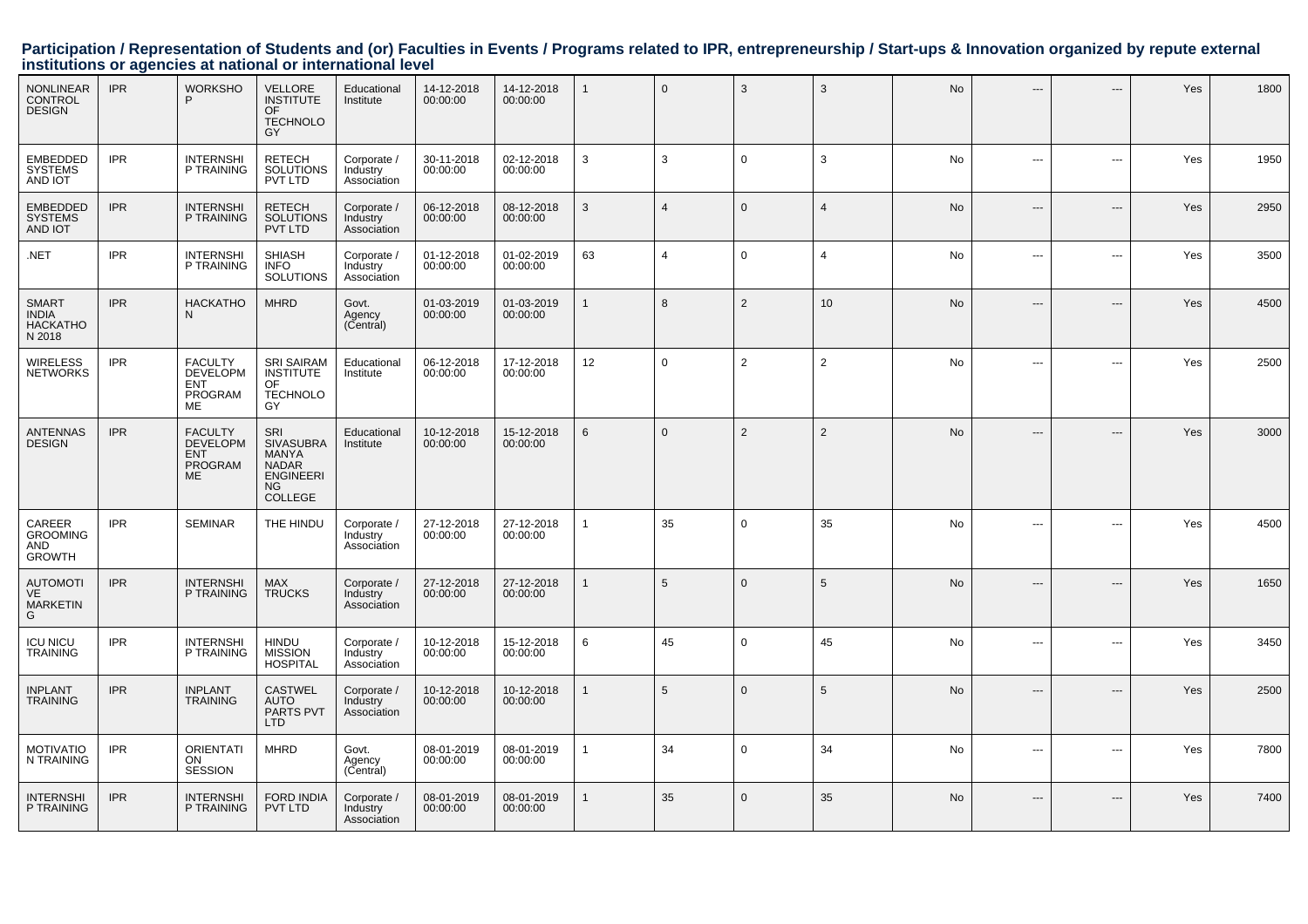| INPLANT<br>TRAINING                                                                         | <b>IPR</b>                   | <b>INPLANT</b><br><b>TRAINING</b> | SRM<br>Medical<br>College<br>Hospital and<br>Research<br>Center | Educational<br>Institute               | 07-12-2018<br>00:00:00 | 15-12-2018<br>00:00:00 | $9\,$          | 21       | $\mathbf 0$    | 21             | No        |                | ---                      | Yes | 13650 |
|---------------------------------------------------------------------------------------------|------------------------------|-----------------------------------|-----------------------------------------------------------------|----------------------------------------|------------------------|------------------------|----------------|----------|----------------|----------------|-----------|----------------|--------------------------|-----|-------|
| Advancemen<br>ts in<br><b>Biomaterials</b>                                                  | <b>IPR</b>                   | <b>SEMINAR</b>                    | Karpaga<br>Vinayaga<br>Engineering<br>college                   | Educational<br>Institute               | 09-01-2019<br>00:00:00 | 10-01-2019<br>00:00:00 | $\overline{2}$ | 12       | $\Omega$       | 12             | <b>No</b> |                | ---                      | Yes | 7500  |
| <b>GRADUATE</b><br><b>SALES</b><br><b>TRAINEE</b>                                           | <b>IPR</b>                   | <b>INPLANT</b><br><b>TRAINING</b> | VALUED<br>EPISTEMIC<br>S PVT LTD                                | Corporate /<br>Industry<br>Association | 07-01-2019<br>00:00:00 | 07-01-2019<br>00:00:00 | $\mathbf{1}$   | 12       | $\overline{2}$ | 14             | No        | ---            | $\overline{a}$           | Yes | 5250  |
| <b>INTELLECT</b><br><b>UAL</b><br><b>PROPERTIE</b><br>S AND<br><b>COPYRIGH</b><br><b>TS</b> | <b>IPR</b>                   | <b>LIVE</b><br><b>SESSION</b>     | LIVE<br><b>SESSION</b>                                          | Educational<br>Institute               | 10-01-2019<br>00:00:00 | 10-01-2019<br>00:00:00 | $\mathbf{1}$   | 112      | 15             | 127            | <b>No</b> |                | ---                      | Yes | 11575 |
| <b>ENTREPRE</b><br><b>NEURSHIP</b>                                                          | Entrepreneur<br>ship/Startup | LIVE<br><b>SESSION</b>            | LIVE<br><b>SESSION</b>                                          | Educational<br>Institute               | 08-01-2019<br>00:00:00 | 08-01-2019<br>00:00:00 | $\overline{1}$ | 80       | 12             | 92             | <b>No</b> | ---            | $\overline{a}$           | Yes | 2500  |
| <b>ADVANCED</b><br><b>READING</b><br><b>AND</b><br><b>WRITING</b>                           | <b>IPR</b>                   | <b>WORKSHO</b><br>P               | <b>EASWARI</b><br><b>ENGINEERI</b><br><b>NG</b><br>COLLEGE      | Educational<br>Institute               | 10-01-2019<br>00:00:00 | 10-01-2019<br>00:00:00 | $\mathbf{1}$   | $\Omega$ |                |                | No        | ---            | $---$                    | Yes | 750   |
| <b>INDUSTRIA</b><br>L VISIT                                                                 | <b>IPR</b>                   | <b>INDUSTRIA</b><br>L VISIT       | <b>CIPET</b>                                                    | Corporate /<br>Industry<br>Association | 11-01-2019<br>00:00:00 | 11-01-2019<br>00:00:00 | $\overline{1}$ | 33       | $\mathbf 0$    | 33             | No        | ---            | $\overline{\phantom{a}}$ | Yes | 16200 |
| Fabrication<br>and Clading<br>of Pipes                                                      | <b>IPR</b>                   | <b>INTERNSHI</b><br>P TRAINING    | <b>SIMRAN</b><br>Fabrication<br>Works,                          | Corporate /<br>Industry<br>Association | 02-01-2019<br>00:00:00 | 10-01-2019<br>00:00:00 | 9              | $\Omega$ | 2              | $\overline{2}$ | No        | ---            | $\overline{a}$           | Yes | 850   |
| <b>EFFECTIVE</b><br><b>MENTORIN</b><br><b>G IN NPTEL</b><br><b>COURSES</b>                  | <b>IPR</b>                   | <b>WORKSHO</b><br>P               | <b>IIT MADRAS</b>                                               | Educational<br>Institute               | 18-01-2019<br>00:00:00 | 18-01-2019<br>00:00:00 | $\overline{1}$ | 5        | $\mathbf 0$    | 5              | No        | $\overline{a}$ | $\overline{a}$           | Yes | 1520  |
| <b>SPOC</b><br><b>FELICITATI</b><br><b>ON</b><br><b>WORKSHO</b><br>P                        | <b>IPR</b>                   | <b>WORKSHO</b><br>P               | <b>IIT MADRAS</b>                                               | Educational<br>Institute               | 19-01-2019<br>00:00:00 | 19-01-2019<br>00:00:00 | $\mathbf{1}$   | $\Omega$ |                |                | No        | ---            | $---$                    | Yes | 650   |
| <b>INDUSTRIA</b><br>L VISIT                                                                 | <b>IPR</b>                   | <b>INDUSTRIA</b><br>L VISIT       | <b>GREEN</b><br><b>PEARL</b><br><b>ELECTRONI</b><br>CS PVT LTD  | Corporate /<br>Industry<br>Association | 05-02-2019<br>00:00:00 | 05-10-2019<br>00:00:00 | 24             | 45       | $\overline{2}$ | 47             | No        | $\overline{a}$ | ---                      | Yes | 9650  |
| <b>SEWAGE</b><br><b>TREATMEN</b><br><b>T PLANT</b>                                          | <b>IPR</b>                   | <b>INDUSTRIA</b><br>L VISIT       | <b>SEWAGE</b><br><b>TREATMEN</b><br><b>T PLANT</b>              | Corporate /<br>Industry<br>Association | 07-02-2019<br>00:00:00 | 07-02-2019<br>00:00:00 | $\mathbf{1}$   | 45       | $\overline{2}$ | 47             | No        |                | ---                      | Yes | 11750 |
| <b>INDUSTRIA</b><br>L VISIT                                                                 | <b>IPR</b>                   | <b>INDUSTRIA</b><br>L VISIT       | <b>INDUSTRIA</b><br>L VISIT                                     | Corporate /<br>Industry<br>Association | 02-02-2019<br>00:00:00 | 02-02-2019<br>00:00:00 | $\mathbf{1}$   | 56       | 2              | 58             | No        | $\overline{a}$ | ---                      | Yes | 10000 |
| <b>ENTREPRE</b><br><b>NEURSHIP</b>                                                          | Entrepreneur<br>ship/Startup | <b>WORKSHO</b><br>P               | <b>ANNA</b><br><b>UNIVERSIT</b>                                 | Educational<br>Institute               | 09-02-2019<br>00:00:00 | 10-02-2019<br>00:00:00 | 2              | 26       | 2              | 28             | No        |                | ---                      | Yes | 2650  |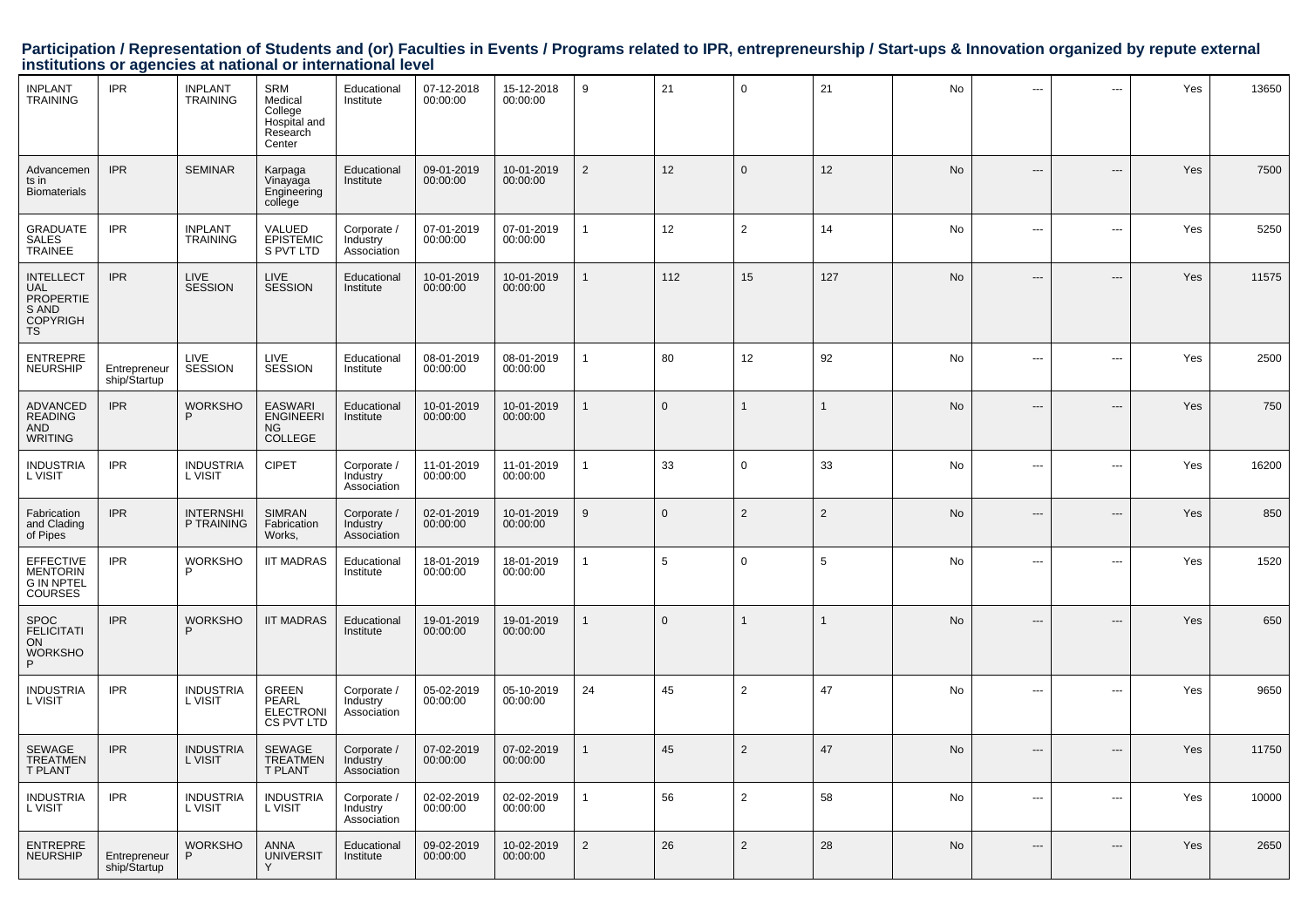| <b>INDUSTRIA</b><br>L VISIT                                    | <b>IPR</b> | <b>INDUSTRIA</b><br>L VISIT                                      | AAVIN, SHO<br>LINGANALL<br><b>UR</b>                                            | Corporate /<br>Industry<br>Association | 11-02-2019<br>00:00:00 | 11-02-2019<br>00:00:00 | 1              | 39  | $\overline{4}$ | 43             | No        | $\overline{a}$                | ---   | Yes | 6000  |
|----------------------------------------------------------------|------------|------------------------------------------------------------------|---------------------------------------------------------------------------------|----------------------------------------|------------------------|------------------------|----------------|-----|----------------|----------------|-----------|-------------------------------|-------|-----|-------|
| <b>INTEGRAL</b><br><b>COACH</b><br><b>TRAINING</b>             | <b>IPR</b> | <b>INTERNSHI</b><br>P TRAINING                                   | <b>INTEGRAL</b><br><b>COACH</b><br><b>FACTORY</b>                               | Corporate /<br>Industry<br>Association | 30-01-2019<br>00:00:00 | 13-02-2019<br>00:00:00 | 15             | 112 | 5              | 117            | <b>No</b> | $---$                         | $---$ | Yes | 5350  |
| <b>RECONDITI</b><br><b>ONING</b><br><b>UNIT</b>                | <b>IPR</b> | <b>INDUSTRIA</b><br>L VISIT                                      | Metropolitan<br>Transport<br>Corporation                                        | Educational<br>Institute               | 15-02-2019<br>00:00:00 | 15-02-2019<br>00:00:00 | 1              | 50  | 3              | 53             | No.       | ---                           | ---   | Yes | 7850  |
| <b>INDUSTRIA</b><br>L VISIT                                    | <b>IPR</b> | <b>INDUSTRIA</b><br>L VISIT                                      | <b>DELPHITVS</b><br><b>PLANT</b>                                                | Corporate /<br>Industry<br>Association | 18-02-2019<br>00:00:00 | 18-02-2019<br>00:00:00 | $\mathbf{1}$   | 62  | $\overline{4}$ | 66             | <b>No</b> | $\hspace{1.5cm} \textbf{---}$ | ---   | Yes | 8450  |
| <b>SKILL</b><br><b>DEVELOPM</b><br>ENT<br>PROGRAM<br><b>ME</b> | <b>IPR</b> | SKILL<br><b>DEVELOPM</b><br><b>ENT</b><br>PROGRAM<br><b>ME</b>   | <b>RENAULT</b><br><b>NISSAN</b>                                                 | Corporate /<br>Industry<br>Association | 15-02-2019<br>00:00:00 | 26-10-2019<br>00:00:00 | 25             | 45  | $\overline{2}$ | 47             | <b>No</b> | ---                           | ---   | Yes | 12250 |
| ADDITIVE<br><b>MANUFACT</b><br><b>URING</b>                    | <b>IPR</b> | <b>WORKSHO</b><br>P                                              | <b>CHENNAI</b><br><b>INSTITUTE</b><br>OF.<br><b>TECHNOLO</b><br>GY              | Educational<br>Institute               | 15-02-2019<br>00:00:00 | 16-02-2019<br>00:00:00 | $\overline{2}$ | 42  | $\overline{2}$ | 44             | <b>No</b> | $\hspace{1.5cm} \textbf{---}$ | $---$ | Yes | 8650  |
| STUDENT<br>INDUCTION<br>PROGRAM                                | <b>IPR</b> | <b>WORKSHO</b>                                                   | <b>ANNA</b><br><b>UNIVERSIT</b>                                                 | Educational<br>Institute               | 22-02-2019<br>00:00:00 | 22-02-2019<br>00:00:00 | 1              | 15  | $\overline{1}$ | 16             | <b>No</b> | $\cdots$                      | ---   | Yes | 1850  |
| mecharena2<br>k18                                              | Innovation | symposium                                                        | sri lakshmi<br>ammal<br>engineering<br>college                                  | Educational<br>Institute               | 22-07-2018<br>00:00:00 | 22-07-2018<br>00:00:00 | $\mathbf{1}$   | 10  | $\overline{1}$ | 11             | Yes       | winner                        | mech  | Yes | 2800  |
| flyer 2019                                                     | Innovation | Innovation<br>Contest                                            | <b>MIT</b>                                                                      | Educational<br>Institute               | 02-01-2019<br>00:00:00 | 02-01-2019<br>00:00:00 | $\mathbf{1}$   | 5   | 2              | $\overline{7}$ | No        | $\cdots$                      | ---   | Yes | 1600  |
| Hot Air<br>Balloon                                             | Innovation | Innovation<br>Contest                                            | <b>KCG</b> college<br><b>of</b><br>engineering<br>and<br>technology,<br>chennai | Educational<br>Institute               | 14-02-2019<br>00:00:00 | 14-02-2019<br>00:00:00 |                | 6   | $\mathbf{1}$   | $\overline{7}$ | No.       | $\hspace{1.5cm} \textbf{---}$ | ---   | Yes | 3000  |
| Hot Air<br>Balloon<br>Green India                              | Innovation | Innovation<br>Contest                                            | Mahendra<br>city                                                                | Corporate /<br>Industry<br>Association | 15-02-2019<br>00:00:00 | 17-02-2019<br>00:00:00 | 3              | 5   | 3              | 8              | No        | ---                           | ---   | Yes | 4500  |
| <b>INDUSTRIA</b><br>L VISIT                                    | <b>IPR</b> | <b>INDUSTRIA</b><br>L VISIT                                      | <b>BSNL</b><br><b>MEENAMBA</b><br><b>KKAM</b>                                   | Corporate /<br>Industry<br>Association | 25-02-2019<br>00:00:00 | 25-02-2019<br>00:00:00 | $\mathbf{1}$   | 58  | $\overline{2}$ | 60             | No        | $---$                         | $---$ | Yes | 9540  |
| The State of<br>art analytical<br>equipments                   | <b>IPR</b> | <b>FACULTY</b><br><b>DEVELOPM</b><br><b>ENT</b><br>PROGRAM<br>ME | The State of<br>art analytical<br>equipments                                    | Educational<br>Institute               | 01-03-2019<br>00:00:00 | 02-03-2019<br>00:00:00 | $\overline{2}$ | 0   | 2              | $\overline{2}$ | No        | $- - -$                       | ---   | Yes | 1400  |

#### **Courses on Innovation, IPR and Entrepreneurship Development Offered During the Academic Period 2018-19**

|--|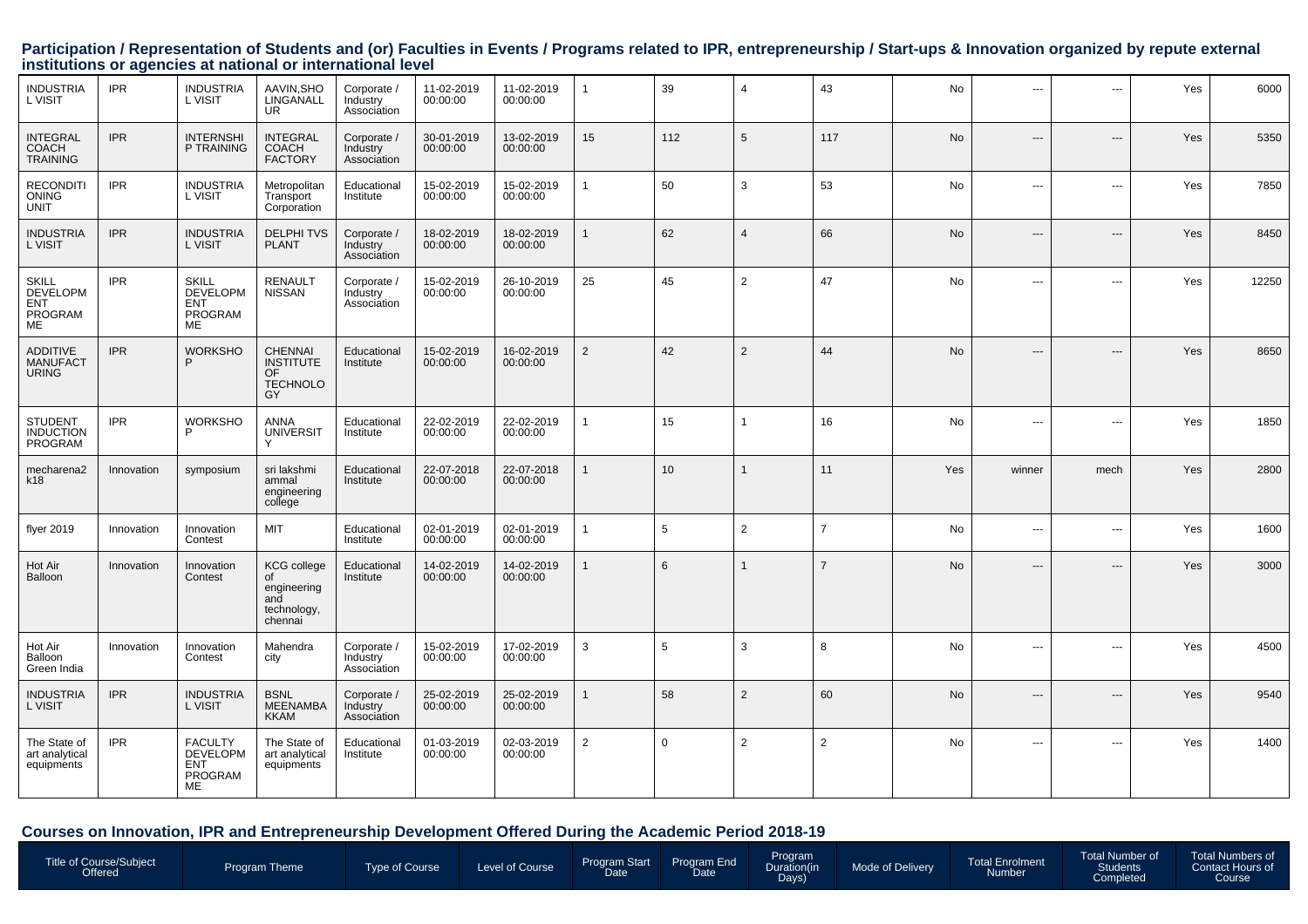| <b>ENGINEERING MECHANICS</b>        | Innovation | <b>FDP</b> | Master | 19-11-2018<br>00:00:00 | 03-12-2018<br>00:00:00 | 15 | Offline | 40 | 5 <sup>1</sup> | -90         |
|-------------------------------------|------------|------------|--------|------------------------|------------------------|----|---------|----|----------------|-------------|
| CRYPOGRAPHY AND<br>NETWORK SECURITY | Innovation | <b>FDP</b> | Master | 10-06-2019<br>00:00:00 | 15-06-2019<br>00:00:00 | -6 | Offline | 30 |                | $3 \mid 36$ |
| advanced propulsion<br>techniques   | Innovation | <b>FDP</b> | Master | 31-07-2018<br>00:00:00 | 08-08-2018<br>00:00:00 |    | Offline |    |                | 54          |
| high speed jet                      | Innovation | <b>FDP</b> | Master | 09-03-2018<br>00:00:00 | 16-03-2018<br>00:00:00 | -8 | Offline |    | 5 <sup>1</sup> | 48          |

#### **Innovation, Pre-Incubation & Incubation Centre/Facilities exists in campus**

| Name of Centre                  | <b>Type of Facility</b> | Year of Facility<br>Creation | Facility Location /<br>Address                                                              | <b>Facility Incharge</b>                                                                                                                                               | <b>Carpet Area of Facility</b> | Had institute spent expenses either<br>from own resource/received fund<br>towards Establishment/Operation of<br>Pre-Incubation & Incubation<br>Centre/Facilities? | Had institute Generated Income either from<br>Services Offered by Pre-Incubation &<br>Incubation Centre/Facilities? |
|---------------------------------|-------------------------|------------------------------|---------------------------------------------------------------------------------------------|------------------------------------------------------------------------------------------------------------------------------------------------------------------------|--------------------------------|-------------------------------------------------------------------------------------------------------------------------------------------------------------------|---------------------------------------------------------------------------------------------------------------------|
| Biomedical incubation centre    | Pre-Incubation Centre   | 2017                         | GKM College of<br>Engineering &<br>Technology                                               | Dr.C.Aart<br>hi<br>Facility<br>Incharge<br>Name<br>Facility<br>aarthiram<br>14@gmai<br>Incharge<br>Email<br>l.com<br>99625736<br>Facility<br>31<br>Incharge<br>Phone   | 10000 Sq. Ft.                  | Yes<br><b>Annual Capital</b><br>$\mathbf 0$<br>Expenditure (In<br>Rupees)<br>641000<br>Annual<br>Operational<br>Expenditure (In<br>Rupees)                        | <b>No</b>                                                                                                           |
| Advanced fuel testing lab       | Pre-Incubation Centre   | 2015                         | <b>GKM College of</b><br>Engineering and<br>Technology, New<br>Perungalathur,<br>Chennai-63 | Dr. K.<br>Facility<br>Arunan<br>Incharge<br>Name<br>Facility<br>arunan19<br>6909@g<br>Incharge<br>Email<br>mail.com<br>96772644<br>75<br>Facility<br>Incharge<br>Phone | 3230 Sq. Ft.                   | Yes<br><b>Annual Capital</b><br>$\mathbf 0$<br>Expenditure (In<br>Rupees)<br>250000.00<br>Annual<br>Operational<br>Expenditure (In<br>Rupees)                     | <b>No</b>                                                                                                           |
| <b>Engine Research facility</b> | Pre-Incubation Centre   | 2014                         | <b>GKM College of</b><br>Engineering and<br>Technology, New<br>Perungalathur,<br>Chennai-63 | Dr. K.<br>Facility<br>Arunan<br>Incharge<br>Name<br>Facility<br>arunan19<br>6909@q<br>Incharge<br>Email<br>mail.com<br>96772644<br>75<br>Facility<br>Incharge<br>Phone | 1200 Sq. Ft.                   | Yes<br><b>Annual Capital</b><br>$\mathbf 0$<br>Expenditure (In<br>Rupees)<br>1500000.00<br>Annual<br>Operational<br>Expenditure (In<br>Rupees)                    | <b>No</b>                                                                                                           |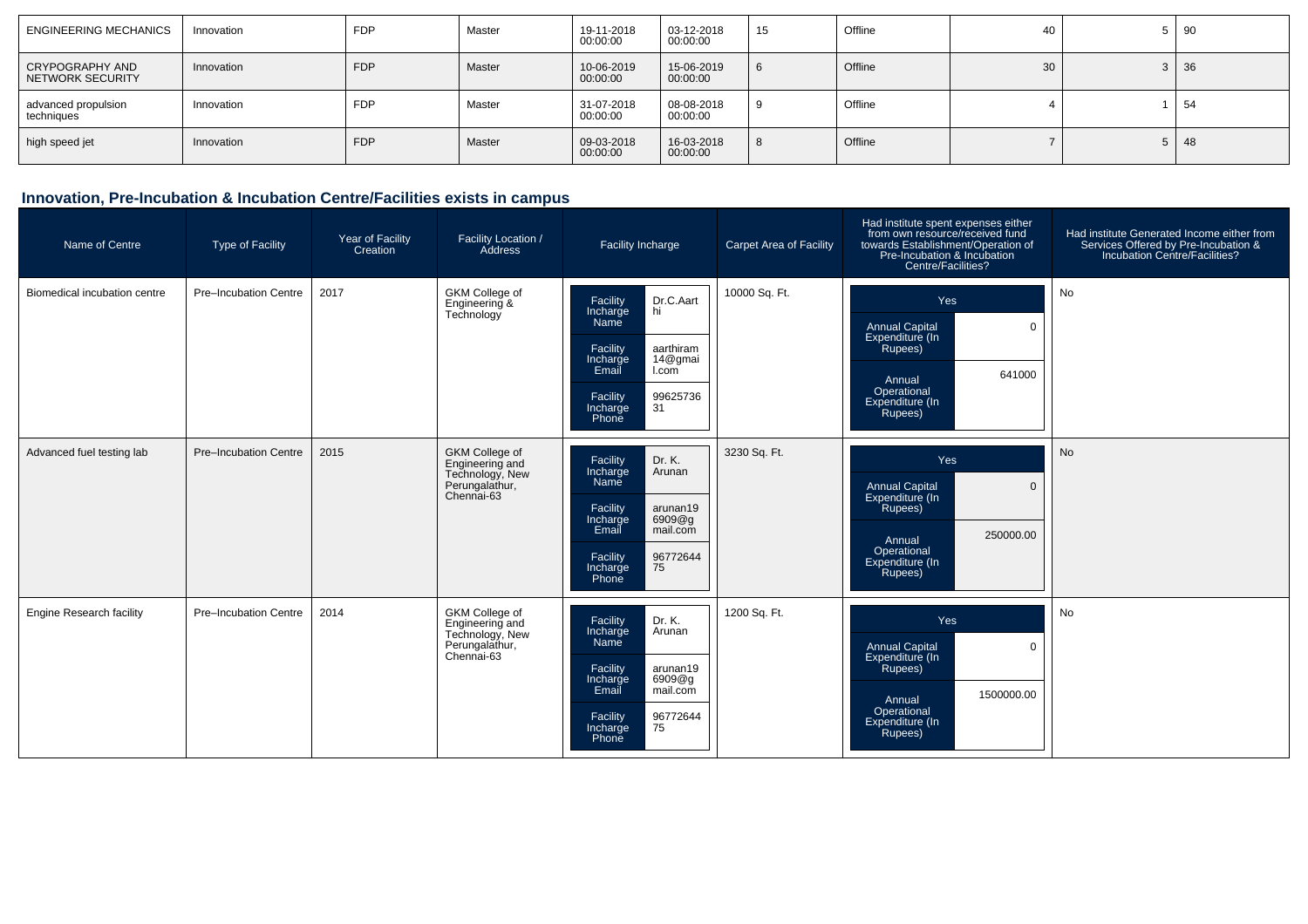#### **Innovation, Pre-Incubation & Incubation Centre/Facilities exists in campus**

| Biofuel Research lab | Pre-Incubation Centre |  | <b>GKM College of</b><br>Engineering and<br>Technology, New<br>Perungalathur,<br>Chennai-63 | Dr. K.<br>Facility<br>Incharge<br>Arunan<br>Name                | 3230 Sq. Ft. | Yes<br><b>Annual Capital</b>              | l No      |
|----------------------|-----------------------|--|---------------------------------------------------------------------------------------------|-----------------------------------------------------------------|--------------|-------------------------------------------|-----------|
|                      |                       |  |                                                                                             | Facility<br>arunan19<br>6909@g<br>Incharge<br>mail.com<br>Email |              | Expenditure (In<br>Rupees)<br>Annual      | 525000.00 |
|                      |                       |  |                                                                                             | 96772644<br>Facility<br>75<br>Incharge<br>Phone                 |              | Operational<br>Expenditure (In<br>Rupees) |           |

#### **Grants / Funds Received by Pre-Incubation & Incubation Centre / Facilities exists in Campus**

| Name of Centre               | Source of Grant / Fund          | Agency Name   | Agency Type                      | Had Received Grants / Funds by Pre-<br>Incubation & Incubation Centre /<br>Facilities exists in Campus? | Total Grants / Funds Received by<br>Pre-Incubation & Incubation Centre /<br>Facilities exists in Campus (In<br>Rupees) |
|------------------------------|---------------------------------|---------------|----------------------------------|---------------------------------------------------------------------------------------------------------|------------------------------------------------------------------------------------------------------------------------|
| Biomedical incubation centre | Funding Agency                  | Helix Company | Corporate / Industry Association | Yes                                                                                                     | 75000                                                                                                                  |
| Biomedical incubation centre | <b>Funding Agency</b>           | Shaloms       | Corporate / Industry Association | Yes                                                                                                     | 50000                                                                                                                  |
| Biomedical incubation centre | <b>Funding Agency</b>           | Helix Pvt Ltd | Corporate / Industry Association | Yes                                                                                                     | 48000                                                                                                                  |
| Biomedical incubation centre | Institute's Own Fund / Resource | $---$         | $---$                            | Yes                                                                                                     | 60000                                                                                                                  |

#### **Idea / Prototype / Innovation have received Grant / funding from Pre-Incubation / Incubation Centre / Facilities**

**No Data Flled!**

### **Start-ups have received Grant / funding from Pre-Incubation / Incubation Centre / Facilities**

**No Data Flled!**

#### **Co-Incubation Partnership**

| <b>Type of Partnership</b>                                             | Partnership Institute Name      | Type of Support Offered | No. of Student Projects/ Ideas / Innovation /<br><b>Startups Supported</b> | Date of MOU / Agreement Signed on |  |
|------------------------------------------------------------------------|---------------------------------|-------------------------|----------------------------------------------------------------------------|-----------------------------------|--|
| Incubation Services/Support Extended to Other<br>Institute             | <b>PSNA Engineering College</b> | Mentoring               |                                                                            | $3   07-11-2018$                  |  |
| Incubation Services/Support Received from<br>Other Institute/Incubator | Rajalakshmi Engineering College | Mentoring, Networking   |                                                                            | 5 03-10-2018                      |  |

#### **Technology Commercialization / Transfer**

| Name of Technology<br>Licenced / Transferred /<br>Commercialized | <b>Technology</b><br>Type of<br><b>Type</b><br>Transfer | Patent / Licence Number | Patent / Licence Holder | Centre / Department<br>of Origin of Licence | Licence Transferred to | Had institute spent expenses either<br>from own resource/received fund to<br>organise the<br>program/activity/event? | Total Annual<br>Income Received<br>from Technology<br>Transfer/Licensing<br>(In Rupees) |
|------------------------------------------------------------------|---------------------------------------------------------|-------------------------|-------------------------|---------------------------------------------|------------------------|----------------------------------------------------------------------------------------------------------------------|-----------------------------------------------------------------------------------------|
|------------------------------------------------------------------|---------------------------------------------------------|-------------------------|-------------------------|---------------------------------------------|------------------------|----------------------------------------------------------------------------------------------------------------------|-----------------------------------------------------------------------------------------|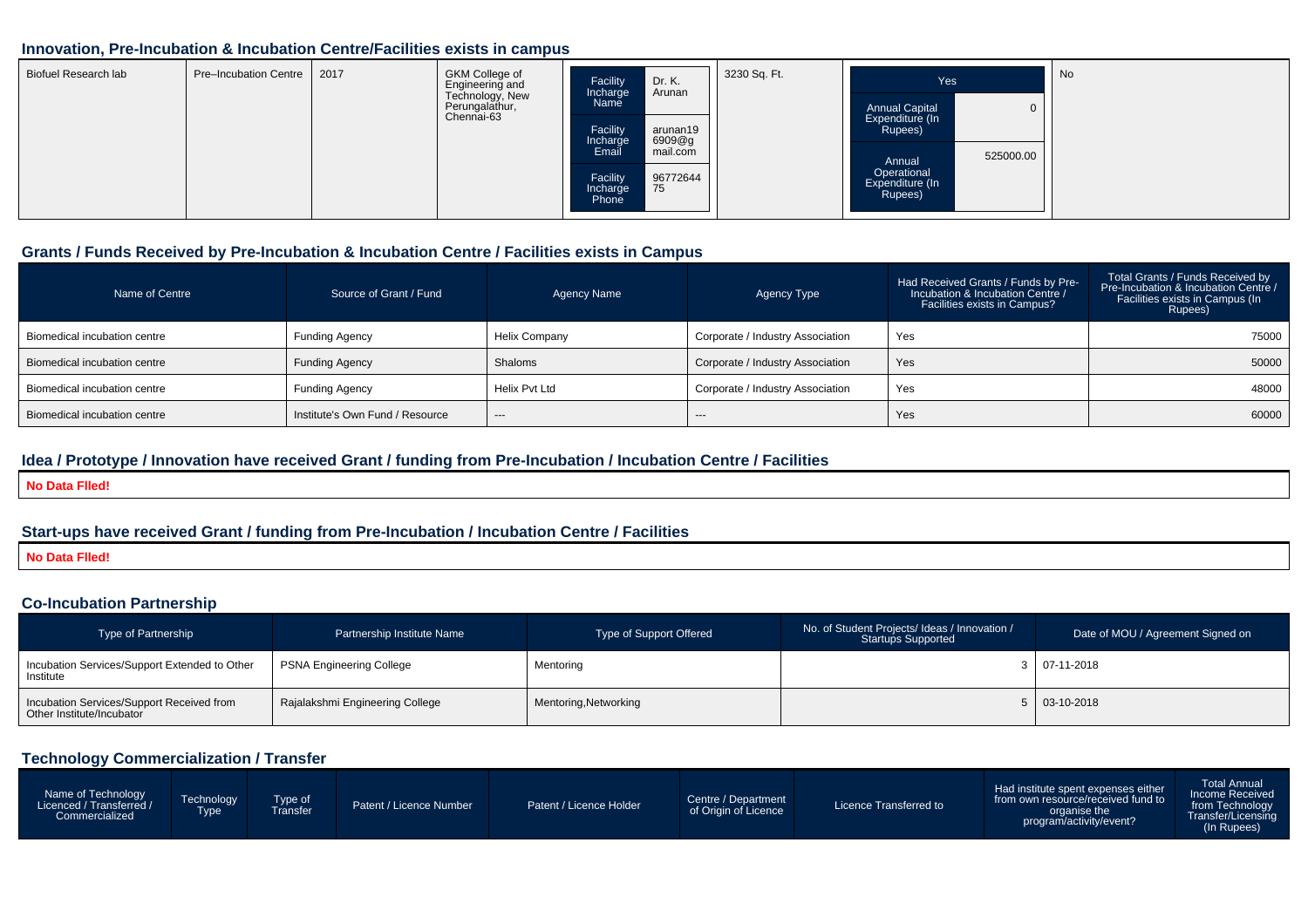## **Technology Commercialization / Transfer**

| Development of<br>Piezoresistive sensor for the<br>Detection of Prostate<br>Cancer | IP/Patented<br>Technology | One-time<br>transfer/Licens<br>ing | BN0E7GOX15   | Patent/Licence<br>Holder name<br>(Institute Co-<br>ownership is<br>Must)<br>Contact number<br>of license<br>holder<br>Email of<br>Licence holder<br>Gender                | RAJATH O<br>8848014082<br>rajath2011@<br>gmail.com<br>Male                               | Department of<br>Biomedical<br>engineering       | Licence<br>Transferred to<br>Name of<br>Industry/Start-<br>up/Agency<br>Received<br>License/Techno<br>logy<br>Address of<br>Agency<br>Contact<br>Number of<br>Agency<br>Email of<br>Agency        | Institute<br>Comprehensi<br>ve medical<br>college and<br>Hospital<br>Gondar<br>Ethiopia<br>Deputy<br>director<br><b>FICCI New</b><br>Delhi<br>1123766927<br>swapna.das<br>@ficci.com | No | $\cdots$                 |
|------------------------------------------------------------------------------------|---------------------------|------------------------------------|--------------|---------------------------------------------------------------------------------------------------------------------------------------------------------------------------|------------------------------------------------------------------------------------------|--------------------------------------------------|---------------------------------------------------------------------------------------------------------------------------------------------------------------------------------------------------|--------------------------------------------------------------------------------------------------------------------------------------------------------------------------------------|----|--------------------------|
| An Instrument to determine<br>the moisture content in<br>aviation fuel turbine     | IP/Patented<br>Technology | One-time<br>transfer/Licens<br>ing | 2016410009   | Patent/Licence<br>Holder name<br>(Institute Co-<br>ownership is<br>Must)<br>Contact number<br>of license<br>holder<br>Email of<br>Licence holder<br>Gender                | Easwari<br>Engineering<br>College<br>9444256780<br>principal@gk<br>mcet.net.in<br>Female | Electronics and<br>Instrumentation<br>department | Licence<br><b>Transferred to</b><br>Name of<br>Industry/Start-<br>up/Agency<br>Received<br>License/Techno<br>logy<br>Address of<br>Agency<br>Contact<br>Number of<br>Agency<br>Email of<br>Agency | Start-up<br>Shaloms<br>consultancy<br>Chennai<br>9500043856<br>aarthiram14<br>@gmail.com                                                                                             | No | $\qquad \qquad \cdots$   |
| washing machine                                                                    | IP/Patented<br>Technology | One-time<br>transfer/Licens<br>ing | 201741035618 | Patent/Licence<br>Holder name<br>(Institute Co-<br>ownership is<br>Must)<br>Contact number<br>of license<br>holder<br>Email of<br>Licence holder<br>.in<br>Male<br>Gender | Allinnov<br>9444035261<br>viceprincipal<br>@gkmcet.net                                   | Instrumentation                                  | Licence<br>Transferred to<br>Name of<br>Industry/Start-<br>up/Agency<br>Received<br>License/Techno<br>logy<br><b>Address of</b><br>Agency<br>Contact<br>Number of<br>Agency<br>Email of<br>Agency | Start-up<br>Shaloms<br>Chennai<br>9500043856<br>aarthiram14<br>@gmail.com                                                                                                            | No | $\overline{\phantom{a}}$ |